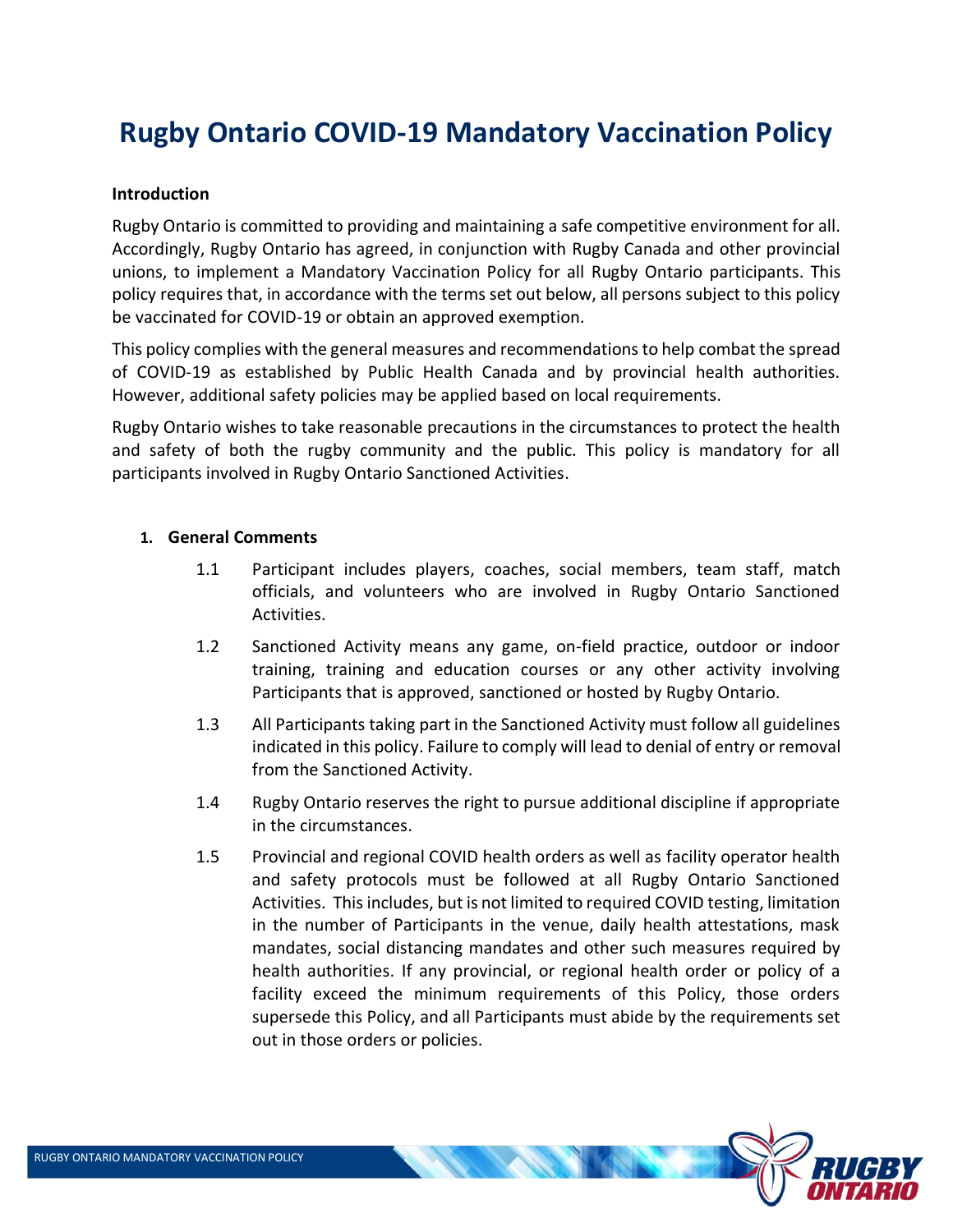1.6 Rugby Ontario reserves the rights to apply additional health and safety policies than those mandated by government and/or the sport venue at its sole discretion.

#### **2. Implementation**

- 2.1 All Participants must be fully vaccinated by November 15, 2021, subject to any approved exemptions.
- 2.2 "Fully vaccinated" means the required doses of a Health Canada approved vaccine.
- 2.3 A Participant is fully vaccinated if their second dose has been administered no later than two weeks prior to the first day of the Sanctioned Activity.
- 2.4 It is the responsibility of a Participant to ensure that they receive the required doses of a COVID vaccine by November 15, 2021.

#### **3. Policy for Participants at Sanctioned Activities**

- 3.1 All Participants wishing to participate in Sanctioned Activities must provide proof of full vaccination.
- 3.2 Participants under 12 years of age do not have to provide proof of full vaccination but must still comply with all other applicable Health Orders and Rugby Ontario's Return to Play Plan.
- 3.3 If Rugby Ontario is uncertain whether a Participant is under 12 years of age, Rugby Ontario may request that the Participant provide acceptable proof of their age.
- 3.4 All Participants who turn 12 years of age after this policy comes into effect are required to be fully vaccinated with an accepted COVID-19 vaccine within eight (8) weeks of the Participant turning 12 years of age.
- 3.5 If the age eligibility for COVID vaccination changes while this policy is in effect, any Participants newly eligible to receive a vaccination will have eight (8) weeks to become fully vaccinated.
- 3.6 Participants who cannot provide proof of vaccination will not be permitted to participate in any Rugby Ontario Sanctioned Activities under any circumstances unless they have received written approval from Rugby Canada and Rugby Ontario.
- 3.7 Proof of vaccination MUST be verified prior to the start of the Sanctioned Activity unless a Participant has submitted a request under Section 4.
	- 1. Proof can be in the form of a valid provincial proof of vaccination documentation.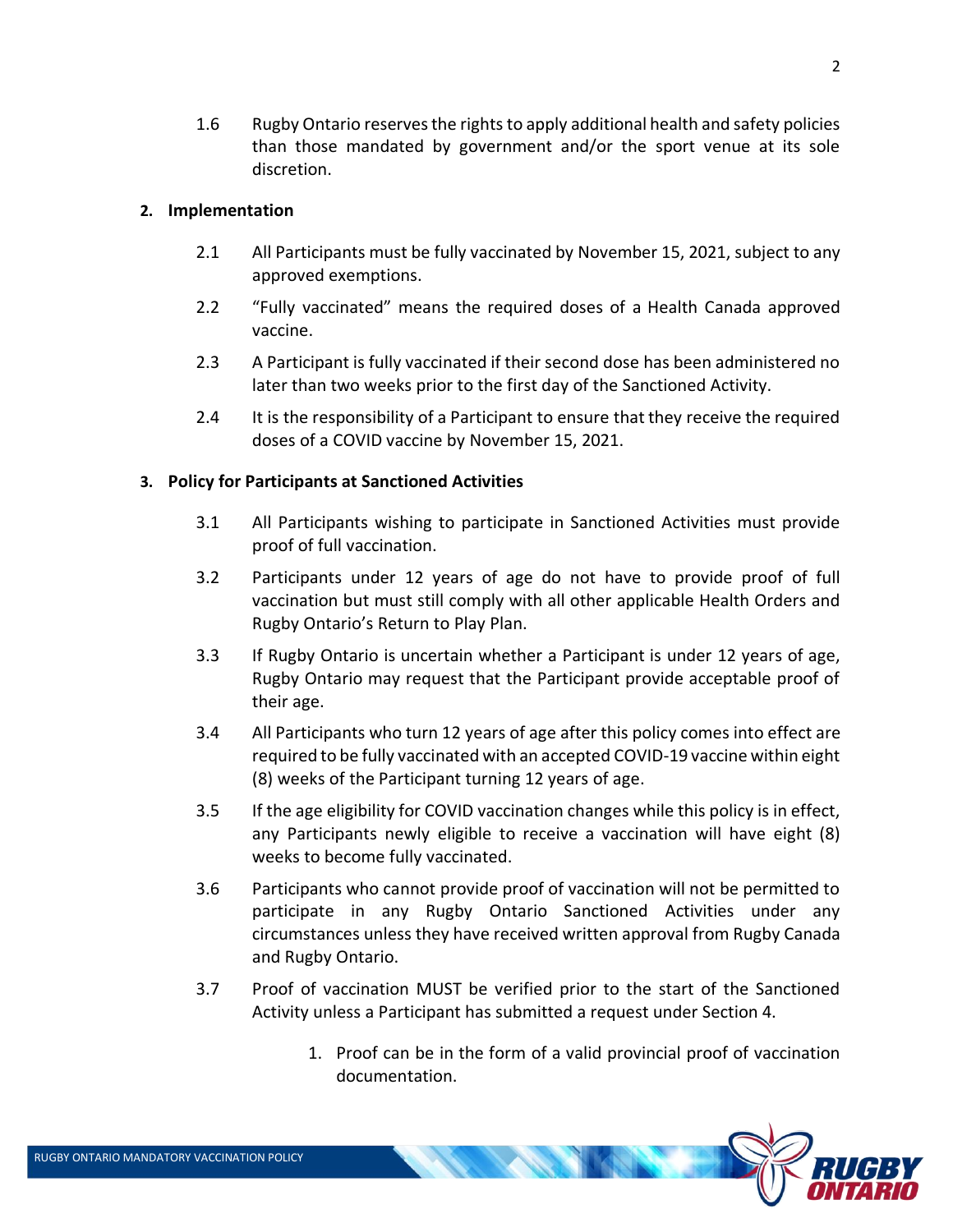- 2. A Participant must present their identification and proof of vaccination, in person, to be verified by a club COVID Safety Officer or their designate. A Participant must present this information before **every** Sanctioned Activity.
- 3. A Participant who is unable to provide proof of vaccination before the Sanctioned Activity may not participate, even if they have previously presented proof of vaccination.
- 4. Member Clubs are responsible for verifying whether a Participant associated with their club has the required proof of vaccination. If a Participant associated with a member club is involved in rugby activity without valid proof of vaccination, the club will be subject to discipline as deemed appropriate by Rugby Ontario.
- 5. If a Participant is attending Sanctioned Activities held indoors and they are required by provincial health authorities or facility policy to provide proof of vaccination when entering the facility, Member Clubs are not required to verify Participant proof of vaccination for a second time.
- 6. Member Clubs must contact facility operators in advance to confirm the proof of vaccination requirements that are in place for any facility they intend to use for Sanctioned Activities.
- 7. Rugby Ontario will only collect, use, and disclose information regarding a Participant's vaccination status in accordance with all applicable privacy laws.
- 3.8 Failure to submit proof of vaccination by the required deadline will result in the immediate withdrawal of the participant and/or team from the Sanctioned Activity.
- 3.9 No refund will be provided.
- 3.10 Rugby Ontario is committed to creating a safe, positive, and inclusive environment in which all Participants can participate in sport and are treated with respect and fairness. Rugby Ontario has a zero-tolerance policy for any intimidating and/or inflammatory behaviour and comments from Participants (and their parents/guardians) towards any member of Rugby Ontario or member clubs who are requesting information or enforcing the terms of this policy. Any abusive behaviour and harassment will be reported, and the Participant may be subject to disciplinary action.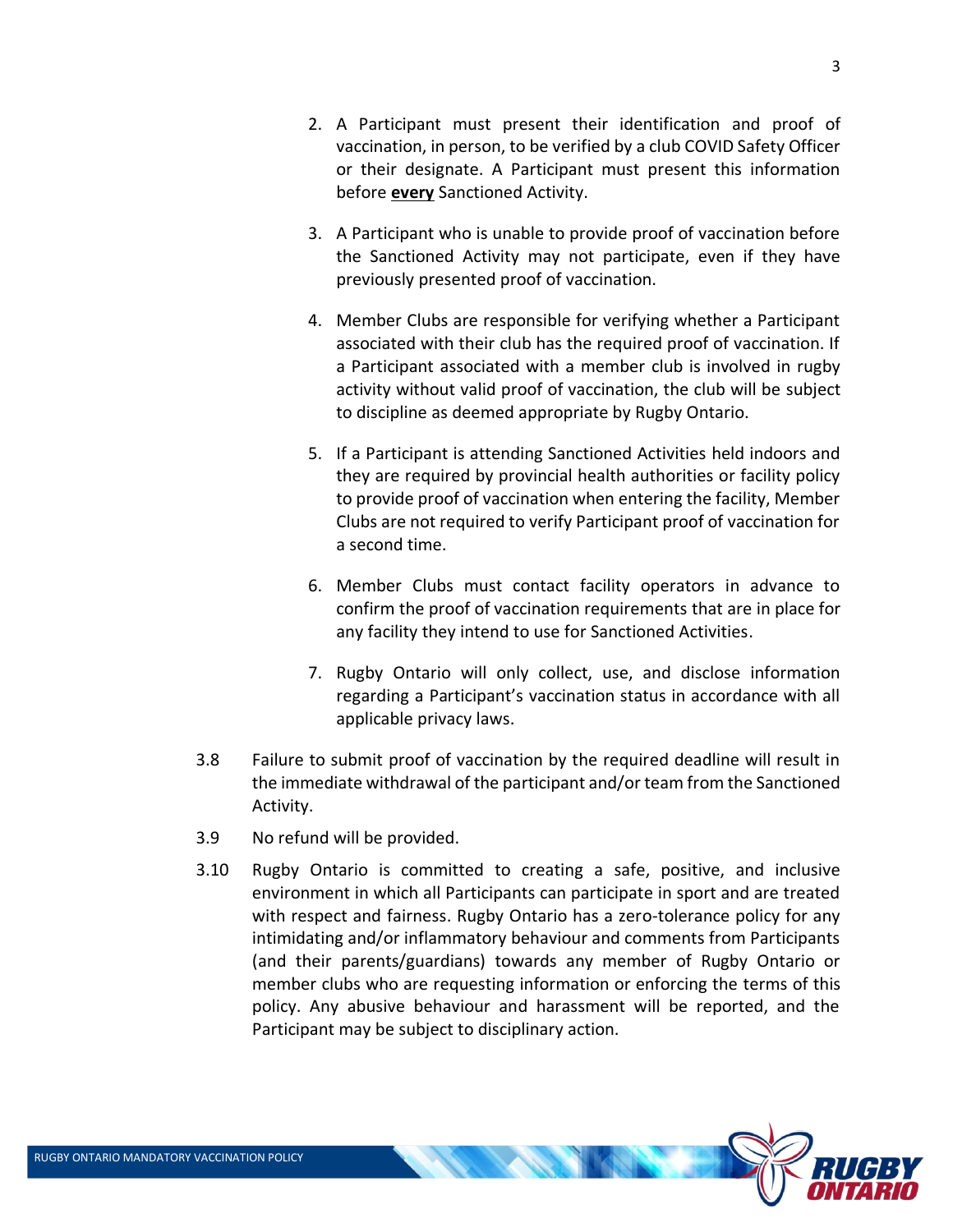#### **4. Exemptions**

- 4.1 If an individual is unable to receive a vaccination due to a medical condition or other grounds protected by applicable provincial human rights legislation, the Participant may seek approval to attend an/or participate in Sanctioned Activities without proof of vaccination.
- 4.2 Generally, there is no requirement under provincial human rights legislation to accommodate a refusal to be vaccinated arising from a political belief and/or principle. Political belief, such as the objection to receiving the vaccination on a principled basis, is not a protected ground under this legislation.
- 4.3 This process is a shared responsibility. The Participant must co-operatively engage in the process, share information with Rugby Canada, including answering reasonable questions asked by Rugby Canada, and/or provide information about relevant restrictions or limitations, and consider potential solutions.
- 4.4 Requests must be submitted in writing to Rugby Canada [covidexemptions@rugby.ca](mailto:covidexemptions@rugby.ca) allowing at least two weeks for requests to be considered. This request must include documentation supporting the Participant's position that they are exempted from receiving a COVID vaccination.
	- a. A Participant who is requesting an exemption from this policy based on a medical condition must submit a letter from a physician, clearly stating the reason why the Participant should be exempted from receiving the vaccine. This letter will be considered information in the consideration of the exemption and does not constitute, in and of itself, an exemption.
	- b. A Participant who is requesting an exemption on religious belief or creed must provide materials in support of the Participant's religious belief or creed, including a letter of support from a religious leader or community. This letter will be considered information in the consideration of the exemption and does not constitute, in and of itself, an exemption.
- 4.5 Rugby Canada will confirm receipt of the Accommodation/Exemption Request. An original copy of the request email will be securely stored.
- 4.6 Rugby Canada will consult with a committee of subject-matter experts as deemed necessary to determine whether the exemption, will be granted based on the process set out below. If additional information is required from the Participant, the Rugby Canada will follow up.